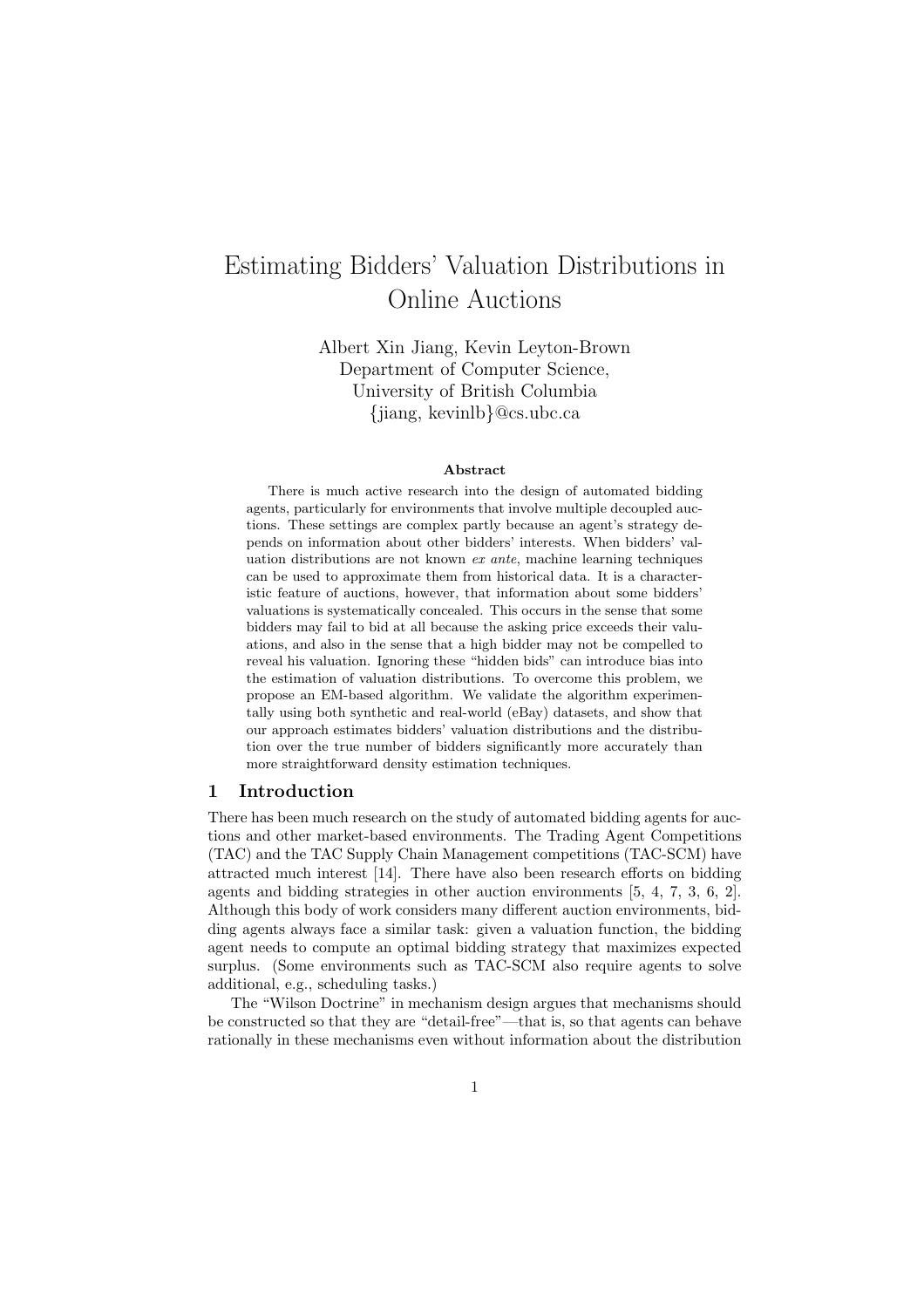of other agents' valuations. For example, under the VCG mechanism it is a weakly dominant strategy to bid exactly one's valuation, regardless of other agents' beliefs, valuations or actions. Under common assumptions (in particular, independent private values) single-item English auctions are similar: an agent should remain in the auction until the bidding reaches the amount of his valuation.

While detail-free mechanisms are desirable, however, they are not ubiquitous. Very often, agents are faced with the problem of deciding how to behave in games that do not have dominant strategies and where other agents' payoffs are strategically relevant. For example, we may want to participate in a series of auctions run by different sellers at different times.

# 1.1 Game-Theoretic and Decision-Theoretic Approaches

Depending on the assumptions we choose to make about other bidders, two approaches to computing bidding strategies suggest themselves: a game theoretic approach and a decision theoretic approach. The game theoretic approach assumes that all agents are perfectly rational and that this rationality is common knowledge; the auction is modeled as a Bayesian game (see, e.g., the survey in [8]). Under this approach, a bidding agent would compute a Bayes-Nash equilibrium of the auction game, and play the equilibrium bidding strategy. For example, for environments with multiple, sequential auctions for identical items and in which each bidder wants only a single item, Milgrom and Weber [9, 13] identified Bayes-Nash equilibria. Such equilibria very often depend on the distribution of agents' valuation functions and the number of bidders. Although this information is rarely available in practice, it is usually possible to estimate these distributions from the bidding history of previous auctions of similar items. Note that this involves making the assumption that past and future bidders will share the same valuation distribution.

The game-theoretic approach has received a great deal of study, an is perhaps the dominant paradigm in microeconomics. In particular, there are very good reasons for seeking strategy profiles that are resistant to unilateral deviation. However, this approach is not always useful to agents needing to decide what to do in a particular setting, especially when the rationality of other bidders is in doubt, when the computation of equilibria is intractable, or when the game has multiple equilibria. In such settings, it may be more appropriate to rely on decision theory. A decision theoretic approach treats other bidders as part of the environment, and ignores the possibility that they may change their behavior in response to the agent's actions. As above, we again make the assumption that the other bidders come from a population that exhibit stationary bidding behavior; however, this time we model agents' bid amounts directly, rather than modeling their valuations and then applying an equilibrium strategy. We then solve the resulting single-agent decision problem to find a bidding strategy that maximizes expected payoff. We could also use a reinforcement-learning approach, where we continue to learn the bidding behavior of other bidders while participating in the auctions.

This paper does not attempt to choose between these two approaches; it is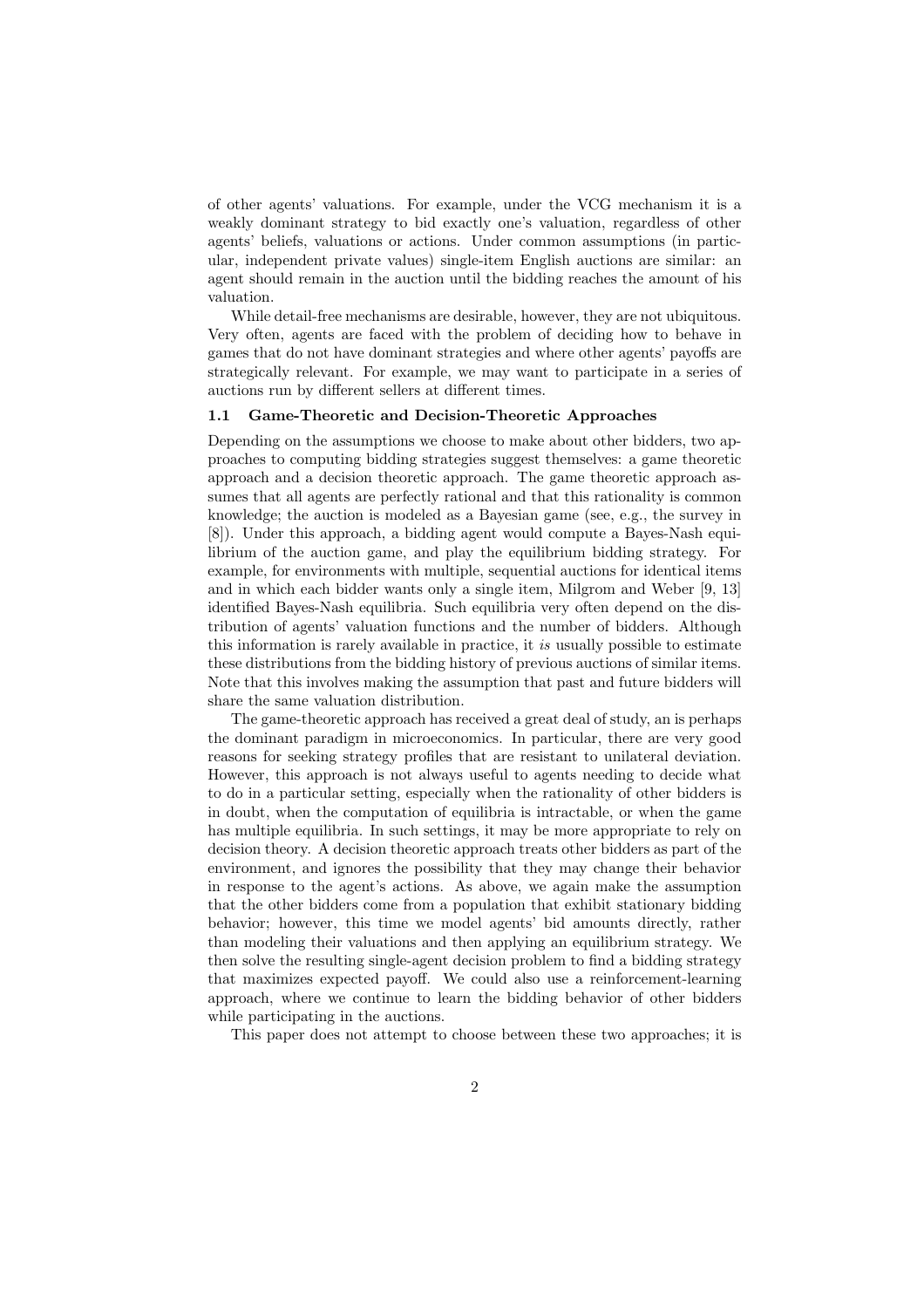our opinion that each has domains for which it is the most appropriate. The important point is that regardless of which approach we elect to take, we are faced with the subproblem of estimating two distributions from the bidding history of past auctions: the distribution on the number of bidders, and the distribution of bid amounts (for decision theoretic approaches) or of valuations (for game theoretic approaches).

# 1.2 Hidden Bids

It might seem that there is very little left to say on this topic: we learn the distributions of interest from historical data and then compute a bidding strategy based on that information for the current auction. However, bidding histories often systematically omit relevant information. For example, in sealed bid auctions, the auctioneer may choose not to reveal the bid amounts except the price the winner pays. An English auction is stopped when there is only one active bidder left (i.e., when the second-highest bidder drops out), meaning that the valuation of the highest bidder is not revealed. How can we learn valuation distributions when the data available to us is biased in this way?

For concreteness, in this paper we focus on a single domain; however, our techniques are broadly applicable. Here we consider sequential English auctions in which a full bidding history is revealed, such as the online auctions run by eBay. We are thus concerned with two kinds of missing information. First, some bidders may come to the auction when it is already in progress, find that the current price already exceeds their valuation, and leave without placing a bid. Second, the amount the winner was willing to pay is never revealed.

Ignoring these sources of bias would lead to poor estimates of the underlying valuation distribution. We propose a novel learning approach based on the Expectation Maximization (EM) algorithm, which iteratively generates hidden bids consistent with the observed bids, and then computes maximum-likelihood estimations of the valuation distribution based on the completed set of bids. Considering both synthetic data (in which true valuation distributions are known) and real-world data from eBay, we show that our approach outperforms more straightforward distribution estimation techniques which do not attempt to account for this missing data.

The rest of the paper is organized as follows. Section 2 introduces our auction setting and describes our generative probabilistic model for the bidding process. Section 3 focuses on the estimation problem, and describes our EM learning approach. Section 4 discusses the computation of the optimal strategy under the decision theoretic approach. In Section 5 we present experimental results on synthetic data sets as well as on data collected from eBay, which show that our EM learning approach makes better estimates of the distributions, and gets more payoff under the decision theoretic model, as compared to the straightforward approach which ignores hidden bids.

# 2 A Model of the Bidding Process of Online Auctions

Online auctions present unique challenges to agents trying to estimate the underlying valuation distributions, because we do not get to observe the true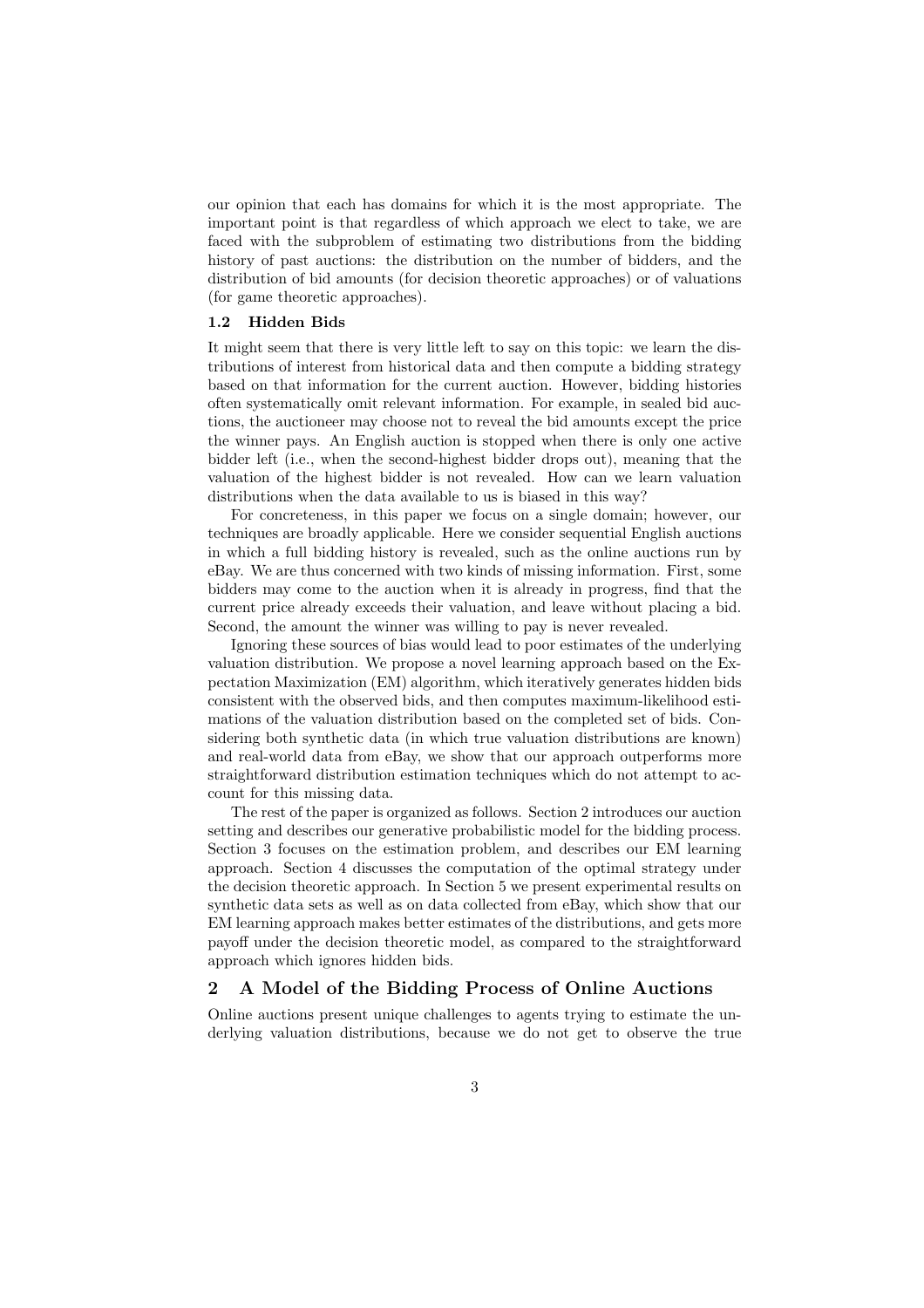number of potential bidders, instead we only see the bidders that has decided to make a bid; whereas in an auction house environment, we could estimate the number of potential bidders by the number of people present at the auction. Most online auctions nowadays are English auctions, which are ascending-price auctions during which bidders raise the current price level until only one bidder is willing to pay the current price for the item.

In this paper we analyze online English auctions as implemented by eBay. Other auction sites' rules are similar to eBay's. One common feature of online auction sites including eBay is the proxy bidding system, which allows bidders to enter their maximum willingness to pay as proxy bids. The proxy bidding system will then make the bids automatically for the bidder, up to the specified amount of the proxy bid<sup>1</sup>. Each eBay auction has a fixed closing time; when the auction closes, the highest bidder is declared the winner of the auction.

We now present a generative model for the bidding process of an eBay auction, which describes how the potential bids are generated, which of them become visible and which of them are hidden. There are  $m$  potential bidders interested in a certain eBay auction of a single item. We assume that bidders have independent private values (IPV). We assume that  $m$  is drawn from a discrete distribution  $g(m)$  with support  $[2,\infty)$ . Bidders' potential bids are independently drawn from a continuous distribution  $f(x)$ .

A decision theoretic agent's task is to estimate  $f(x)$  and  $g(m)$  and use the estimated distributions to compute an optimal bidding strategy. If we instead are using the game theoretic approach, we are interested in the bidders' valuations. In that case we would use a slightly different model, where bidders' valuations are independently drawn from a distribution  $f(v)$ , and each bidder bids according to a known Bayes-Nash equilibrium. Our game theoretic agent's task is then to estimate  $f(v)$  and  $g(m)$ .

The m potential bidders submit their potential bids in a sequential order. When a proxy bid is submitted, eBay compares it to the current price level, which is the second-highest proxy bid so far plus a small bid increment. For simplicity, in this paper we ignore this small increment and assume that the current price level is the second-highest proxy bid so far. If the submitted bid is no greater than the current price level, the bid is dropped and nothing is observed. If the submitted bid is higher than the current price level but lower than the highest proxy bid so far, then the price level is increased to equal the submitted bid. If the submitted bid is higher than the previous highest bid, then the price level is increased to equal the previous highest bid. At the end of the auction, the item is awarded to the bidder who placed the highest bid, and the final price level will be equal to the second highest bid.

Our model of the bidding process is quite general. Notice that when a bidder observes that the price level is higher than her potential bid, she may decide not to bid in this auction. This is equivalent to our model in which she always submits the bid, because dropped bids do not appear in the bidding history. Also our model covers the case of last-minute bidding, which happens quite

<sup>1</sup>http://pages.ebay.com/help/buy/proxy-bidding.html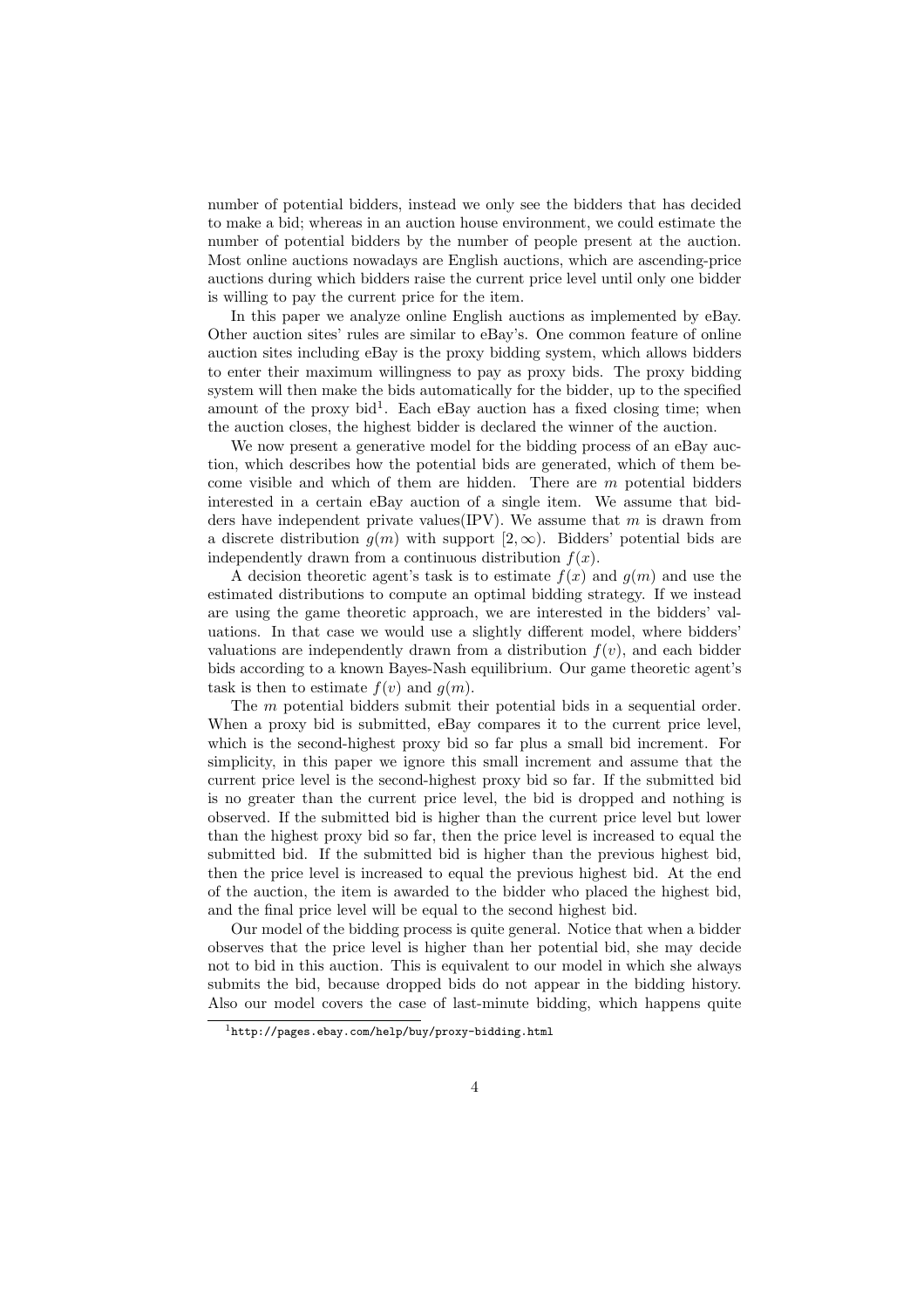often in eBay auctions [10]: even though last-minute bids may be submitted almost simultaneously, eBay processes the bids in sequence.

With the proxy bidding system, and when agents have IPV, there is no strong motivation to bid more than once in an auction. However, in practice eBay bidders quite often make multiple bids in one auction. One possible motivation of these bids is to reveal more information about the proxy bid of the current high bidder [11]. However, only the last bid of the bidder represents her willingness to pay. Given a bidder's last bid, her earlier bids carry no extra information. Therefore, we will be interested in only the last bid from each bidder<sup>2</sup>. We can preprocess the bidding histories by removing all bids except the last bids from each bidder, without losing much information.

# 3 Estimating the Distributions

Given the model of the bidding process, the first task of our bidding agent is to estimate the distributions  $f(x)$  and  $g(m)$  from the bidding history. Suppose we have access to the bidding history of  $K$  auctions of the same item.

## 3.1 The Simple Approach

One simple approach is to ignore the missing bids, and try to directly estimate  $f(x)$  and  $g(m)$  from observed data. The observed number of bidders, n, is used to estimate  $g(m)$ . To estimate  $f(x)$  we use the observed bids  $x_v$ , which consists of  $(n-1)$  bids for each auction, since the bids of the highest bidders are missing. This approach and its variations have been used in e.g. [3, 5, 7].

#### 3.2 EM Learning Approach

We would like to have an estimation strategy that accounts for the missing data and any bias introduced by its absence. Let us denote the hidden bids by  $x_h$ . According to our model, there are two types of missing bids:

- 1. The highest bid of each auction  $x_{hi}$ .
- 2. The dropped bids  $x_d$  that are not observed due to being lower than the current price. Since there are m potential bidders in total,  $(n-1)$  bids are visible, and one bid is the highest bid  $x_{hi}$ , there are  $(m - n)$  dropped bids in  $x_d$ .

Suppose  $f(x)$  belongs to a class of distributions parameterized by  $\theta$ :  $f(x|\theta)$ , and  $q(m)$  belongs to a class of distributions parameterized by  $\lambda$ :  $q(m|\lambda)$ . We want to find the maximum likelihood estimates of  $\theta$  and  $\lambda$ , given the observed data  $x_v$ .

Suppose that we could actually observe the hidden bids  $x_h$  as well as  $x_v$ . Then estimating  $\theta$  and  $\lambda$  from the completed data set  $(x_v, x_h)$  would be a much easier task. Unfortunately we do not have  $x_h$ . Given  $x_v$ , and with the knowledge of the bidding process, we can generate  $x_h$  if we know  $\theta$  and  $\lambda$ . Unfortunately we do not know  $\theta$  and  $\lambda$ .

<sup>&</sup>lt;sup>2</sup>In a common value model, the earlier bids does carry some information, and we would not be able to simply ignore those bids.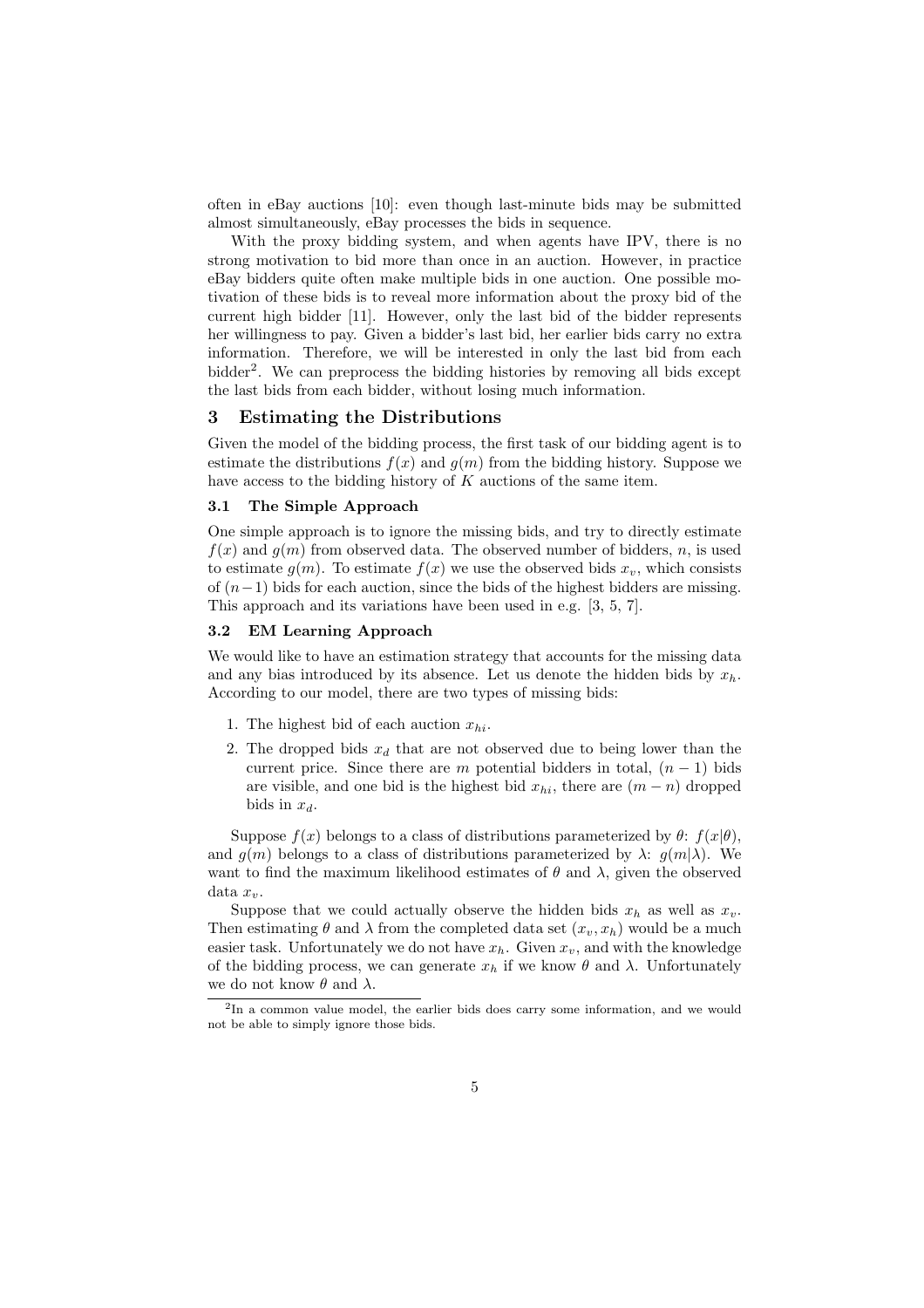A popular strategy for learning this kind of model with missing data is the Expectation Maximization (EM) algorithm. EM is an iterative procedure that alternates between E steps which generate the missing data given current estimates for the parameters and M steps which compute the maximum likelihood (or maximum a posteriori) estimates for the parameters based on the completed data, which consists of the observed data and current estimates for the missing data.

Formally, the E step computes

$$
Q(\theta) = \int \log(p(x_h, x_v | \theta)) p(x_h | x_v, \theta^{(old)}, \lambda^{(old)}) dx_h \tag{1}
$$

The M step does the following optimization:

$$
\theta^{(new)} = \arg \max_{\theta} (Q(\theta))
$$
 (2)

Similar computations are done to estimate  $\lambda$ , the parameter for  $q(m|\lambda)$ . The integral in Equation (1) is generally intractable for this complex bidding process. Instead, we can compute a Monte Carlo approximation of the integral: we draw N samples from the distribution  $p(x_h|x_v, \theta^{(old)}, \lambda^{(old)})$ , and approximate the integral by a small sum over the samples (see e.g. [1]).

Applied to our model, in each E step our task is to generate samples from the distribution  $p(x_h|x_v, \theta^{(old)}, \lambda^{(old)})$ . Recall that  $x_h$  consists of the highest bid  $x_{hi}$  and the dropped bids  $x_d$ .

Given  $\theta^{(old)}$  and the second highest bid (which is observed), the highest bid  $x_{hi}$  can easily be sampled from the distribution  $f(x|\theta^{(old)})$  truncated at the second highest bid. Sampling the dropped bids  $x_d$  is a more difficult task. We use the following procedure, which is based on simulating the bidding process:

- 1. Sample m from  $g(m|\lambda^{(old)})$ .
- 2. If  $m < n$ , reject the sample and go back to step 1.
- 3. Simulate the bidding process using  $x_v$  and  $m n$  dropped bids:
	- (a) Repeatedly draw a sample bid from  $f(x|\theta^{(old)})$ , and compare it to the current price level. If it is lower than the price level, add the bid to the set of dropped bids  $x_d$ . Otherwise, the current price level is increased to the next visible bid from  $x<sub>v</sub>$ .
	- (b) If the number of bids in  $x_d$  exceeds  $m n$ , or if we used up all the bids in  $x_v$  before we have  $m - n$  dropped bids in  $x_d$ , we reject this sample and go back to step 1. Only when we used up all bids in  $x_v$ and we have  $m - n$  bids in  $x_d$ , do we accept the sample of  $x_d$ .
- 4. Repeat until we have generated N samples of  $x_d$ .

Our task at each M step is to compute the maximum likelihood (ML) estimates of  $\lambda$  and  $\theta$  from  $x_v$  and the generated samples of  $x_h$ . For many standard parametric family of distributions, There are analytical solutions for the ML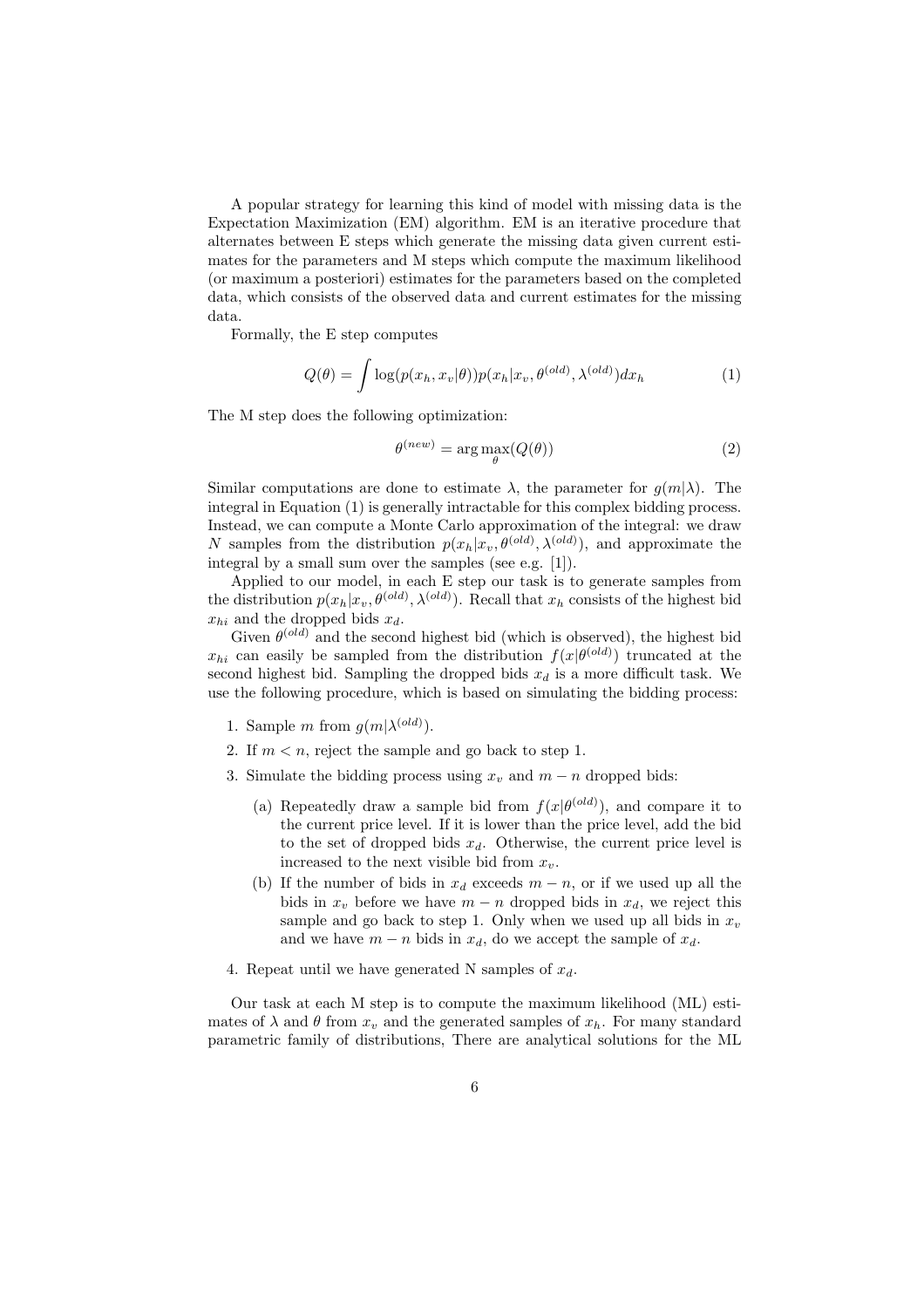estimates. If analytical solutions does not exist we can use numerical optimization methods such as simulated annealing. The EM algorithm terminates when  $\lambda$  and  $\theta$  converges.

# 4 Computing an Optimal Bidding Strategy

In Section 2 and 3 we presented a model of the bidding process for a single auction, and proposed methods to estimate the distributions of bids and number of bidders in an auction. But our work is not done yet: how do we make use of the estimated distributions to compute a bidding strategy? If we only participate in one English auction, under the IPV model it is a dominant strategy to bid up to our valuation of the item, and we do not even need to estimate the distributions. However if we are interested in buying from multiple auctions, good estimates of the distributions  $f(x)$  and  $g(m)$  is essential in computing a good bidding strategy.

In this section we develop a decision theoretic bidding agent for finitely repeated auctions. We choose this setting because it is a fairly accurate model of the decision theoretic problem we would face when we want to buy one item from an online auction site. Our estimation algorithm can easily be applied to more complex decision theoretic models such as infinite horizon models with discount factors, and combinatorial valuation models, as well as game-theoretic bidding models.

#### 4.1 Repeated Auctions

Suppose we only want to buy one item, say a Playstation from eBay, where multiple auctions of similar Playstation systems are held regularly. If we successfully win one item, our utility will be equal to our valuation for the item minus the price we pay. So our bidding agent's task is to compute a bidding strategy that will maximize this utility. We are only interested in the next  $k$ auctions after we arrived at the auction site. One motivation for such a restriction is that usually we prefer to have the item soon, i.e. we do not want the bidding agent to spend too much time in order to get the best deal. If we fail to win an item from the k auctions, we lose interest of the item and leave the auction site, and our utility is 0. An alternative model would be that we could go and buy an item from a store after we leave the auction site, in which case we would get some other constant utility. Some of the  $k$  auctions may overlap in time, but since eBay auctions have strict closing times, this can be modeled as a sequential decision problem, where our agent makes bidding decisions right before each auction closes.

Number the auctions  $1 \dots k$  according to their closing times. Let  $v_j$  denote our valuation for the item from auction  $j$ . Note that this allows the items in the auctions to be non-identical. Let  $b_i$  denote our agent's bid for auction j. Let  $U_j$  denote our agent's expected payoff from participating in auctions  $j \dots k$ , assuming we did not win before auction j. Let  $U_{k+1}$  be our payoff if we fail to win any of the auctions. For simplicity, in this paper we define  $U_{k+1} = 0$ . Suppose for each auction j, the number of other bidders is drawn from  $g_i(m)$ and each bidder's bid is drawn from  $f_i(x)$ . Since each auction j is an English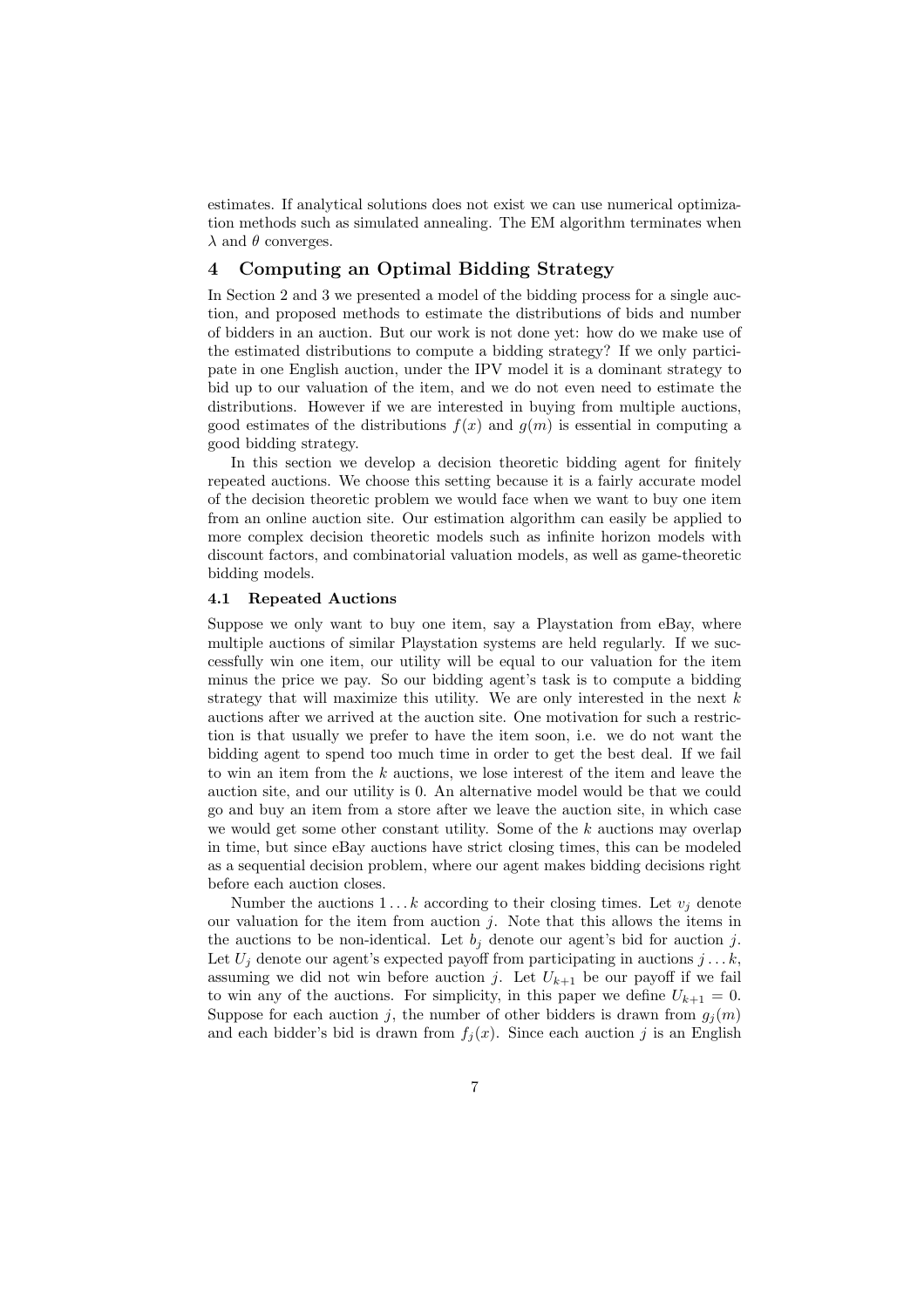auction, only the highest bid from other bidders affects our payoff. Let  $f_j^1(x)$ and  $F_j^1(x)$  respectively denote the probability density function and cumulative density function (CDF) of the highest bid from other bidders in the  $j$ -th auction. Then  $F_j^1(x) = \sum_{m=2}^{\infty} g_j(m)(F_j(x))^m$ , where  $F_j(x)$  is the CDF of  $f_j(x)$ . Now  $U_j$ can be expressed as the following function of the future bids  $b_{j:k} = (b_j, \ldots, b_k)$ and valuations  $v_{j:k} = (v_j, \ldots, v_k)$ :

$$
U_j(b_{j:k}, v_{j:k}) = \int_{-\infty}^{b_j} (v_j - x) f_j^1(x) dx + (1 - F_j^1(b_j)) U_{j+1}(b_{j+1:k}, v_{j+1:k}) \quad (3)
$$

The first term is the expected payoff from the  $j$ -th auction; the second term is the expected payoff from the later auctions. Let  $U_j^*(v_{j:k})$  denote the expected payoff under optimal strategy  $b_{j:k}^*$ . We can optimize  $U_j$  from the k-th auction to the first one, in a manner similar to backward induction. By solving the first-order conditions of  $U_i$ , we obtain the optimal bidding strategy:

$$
b_j^* = v_j - U_{j+1}^*(v_{j+1:k})
$$
\n(4)

In other words, our agent should shade her bids by the "option value", i.e. the expected payoff of participating in future auctions, except for the k-th auction. In the latter case there are no future auctions and the optimal bid is  $b_k^* = v_k$ .

The computation of the optimal bidding strategies requires the computation of the expected payoffs  $U_j^*$ , which involves an integral over the distribution  $f_j^1(x)$ . In general this cannot be done analytically, but we can compute its Monte Carlo approximation if we can sample from  $f_j^1(x)$ . If we can sample from  $f_j(x)$  and  $g_j(m)$ , we can use the following straightforward procedure to generate a sample from  $f_j^1(x)$ : first draw m from  $g_j(m)$ , then draw m samples from  $f_i(x)$  and take the maximum.

The bidding strategy  $b_{1:k}^*$  computed using Equations 4 and 3 is optimal, provided that the distributions  $f_i(x)$  and  $g_i(m)$  are the correct distributions of bids and number of bidders for all  $j \in 1...k$ . Of course in general we do not know the true  $f_j(x)$  and  $g_j(m)$  and the focus of this paper is to estimate the distributions from the bidding history and use the estimated distributions to compute the bidding strategy. As a result, the computed bidding strategy should be expected to achieve less than the optimal expected payoff. However, it is reasonable to think that better estimates of  $f(x)$  and  $g(m)$  should give bidding strategies with higher expected payoffs. This is confirmed in our experiments across a wide range of data sets, which we discuss in Section 5.

## 4.2 Auctions with Partial Bidding Activity

So far we have been estimating the distribution of the highest bid  $f^1(x)$  using  $f(x)$  and  $g(m)$ . In practice, we often observe some early bidding activity by other bidders in auctions  $j + 1, \ldots, k$  before we have to make a bid on auction j. This allows us to make even more informed estimates on  $f<sup>1</sup>(x)$ , based on  $f(x)$ ,  $g(m)$  and the observed bids. Suppose we have observed  $n-1$  early bids, denoted by  $x_v$ ; the current highest bid  $x_{hi}$  is not revealed (but can be sampled from  $f(x)$  truncated at the current price). Since the auction is not over, there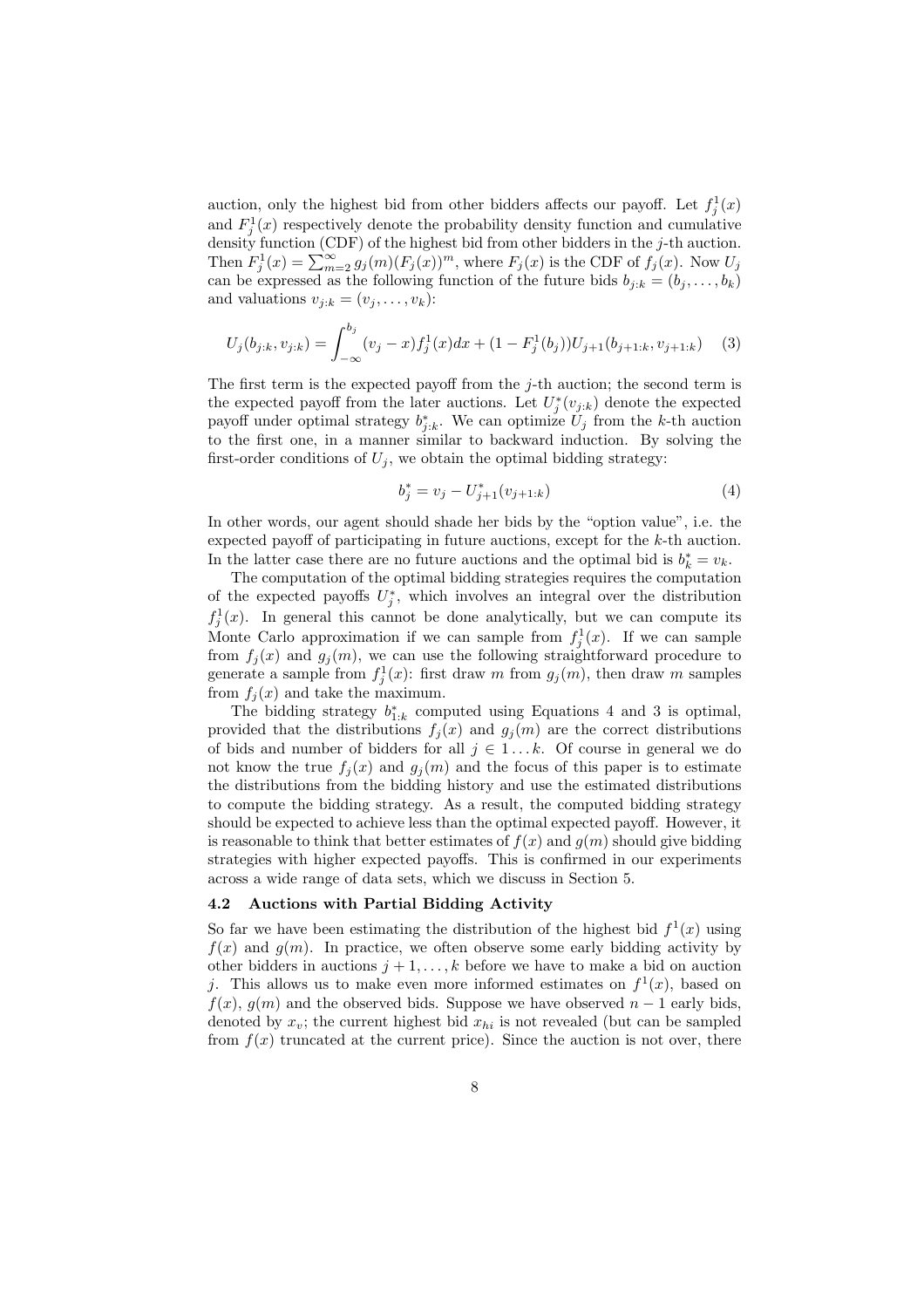could be some set of future bids  $x_{future}$ . When the auction closes, the highest bid from the other bidders will be  $\max\{x_{hi}, x_{future}\}.$  We can generate  $x_{future}$ if we know the number of future bids. We know the total number of bids  $m$  is drawn from  $g(m)$ , and the number of bids made so far is  $n + |x_d|$ , where  $x_d$  are the dropped bids so far, so the number of future bids is  $m - n - |x_d|$ . Now we have a procedure that samples from  $f^1(x)$ :

- 1. Simulate the auction using our model in Section 2 to generate  $x_d$ , the dropped bids so far.
- 2. Sample the total number of bids m from  $q(m)$ .
- 3. Compute the number of future bids,  $m n |x_d|$ . If this quantity is negative, reject the sample. Otherwise generate  $x_{future}$ .
- 4. Generate  $x_{hi}$  and take the maximum of  $x_{future}$  and  $x_{hi}$ .

# 5 Experiments

We evaluated both our EM learning approach and the simple approach on several synthetic data sets and on real world data collected from eBay. For each data set, both approaches were used to estimate the distributions of number of bidders and bid amounts, and these estimates were then used to compute bidding strategies and expected payoffs under the decision theoretic model of Section 4. We compared the approaches in two ways:

- 1. Which approach gives better estimates of the distributions  $f(x)$ ,  $g(m)$  and  $f<sup>1</sup>(x)$ ? This is important because better estimation of these distributions should give better results, regardless of whether agents take a decision theoretic approach or a game theoretic approach to bidding. We measure the closeness of an estimated distribution to the true distribution using the Kullback-Leibler (KL) Divergence from the true distribution to the estimated distribution. The smaller the KL Divergence, the closer the estimated distribution to the true one.
- 2. Which approach gives better expected payoff under the decision theoretic bidding model<sup>3</sup> as described in Section 4?

Our experiments show that the EM learning approach outperforms the simple approach on both aspects, across a wide range of data sets. In this section we present results on four representative data sets:

- Data Set 1 has auctions of identical items, and we know the family of distributions that  $f(x)$  and  $g(m)$  belong to.
- Data Set 2 has auctions of non-identical items, but we know the bid distribution  $f(x)$  is influenced linearly by an attribute a.

<sup>&</sup>lt;sup>3</sup>We recognize that game theoretic models are also important, and game theoretic bidding agents would benefit from better estimation of the valuation distributions. However in a game theoretic model we cannot simply use expected payoff as a measure of performance, since our payoff depends very much on the other agents' strategies.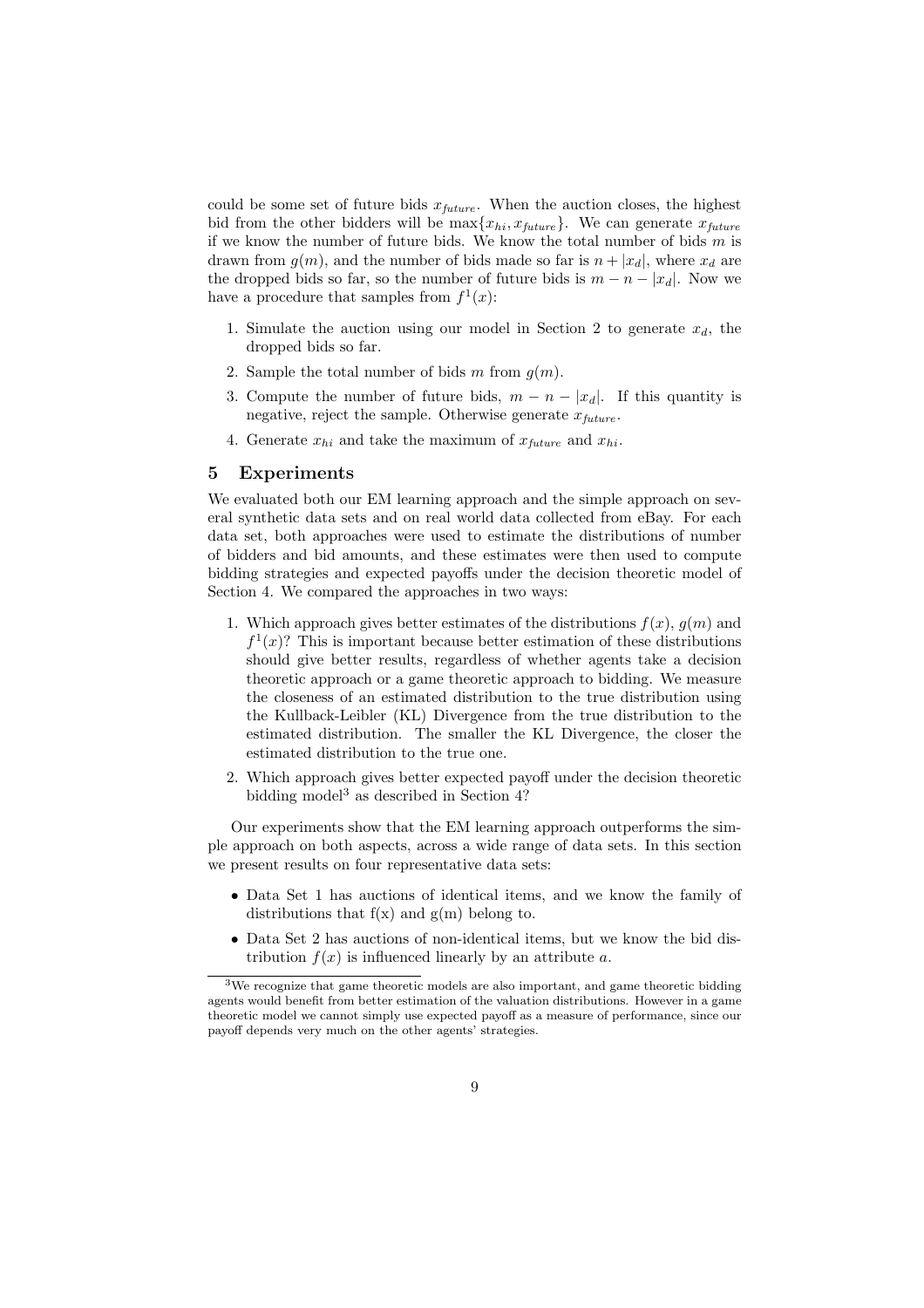- Data Set 3 has auctions of identical items, but we do not know what kind of distributions  $f(x)$  and  $g(m)$  are. We use nonparametric estimation techniques to estimate the distributions.
- Data Set 4 is real-world auction data on identical items, collected from eBay.

# 5.1 Synthetic Data Set 1: Identical Items

In this data set, the items on sale in all auctions are identical, so the number of bidders and bid amounts come from stationary distributions  $q(m)$  and  $f(x)$ .  $f(x)$  is a Normal distribution  $N(4, 3.5)$ .  $g(m)$  is a Poisson distribution shifted to the right:  $g(m-2) = P(40)$ , i.e. the number of bidders is always at least 2. The bidding history is generated using our model of the bidding process as described in Section 2. Each instance of the data set consists of bidding history from 40 auctions. We generated 15 instances of the data set.

Both estimation approaches are informed of the parametric families from which  $f(x)$  and  $g(m)$  are drawn; their task is to estimate the parameters of the distributions,  $(\mu, \sigma)$  for  $f(x)$  and  $\lambda$  for  $g(m)$ . At the M step of the EM algorithm, standard ML estimates for  $\mu$ ,  $\sigma$ , and  $\lambda$  are computed, i.e. sample mean of the bid amounts for  $\mu$ , standard deviation of the bid amounts for  $\sigma$ , and the mean of the number of bidders minus 2 (due to the shifting) for the Poisson parameter  $\lambda$ .

Our results show that the EM approach outperforms the simple approach in the quality of its estimates for the distributions  $f(x)$ ,  $g(m)$  and  $f^{1}(x)$ . Figure 1 shows typical estimated distributions<sup>4</sup> and the true distributions. We observe that the plot of the estimated  $f(x)$  by the simple approach is significantly shifted to the right of the true distribution, i.e. the simple approach overestimated  $f(x)$ . We have also calculated KL Divergences from the true distributions to the estimated distributions, and the EM estimations have consistently lower KL Divergences. This difference was verified to be significant, using the nonparametric Wilcoxon sign-rank test.

Then, estimates from both approaches are used to compute bidding strategies for an auction environment with 8 sequentially held auctions of the same kind of items, using the decision theoretic model. The agent's "actual" expected payoffs  $U_1(b, v)$  under these bidding strategies are then computed, using the true distributions. The optimal bidding strategy and its expected payoff are also computed.

Our results show that the EM approach gives bidding strategies closer to the optimal strategy, and achieves higher expected payoffs, compared to the simple approach. Figure 1 has a plot of the bidding strategies in the first auction, and a box plot of the regrets, which is the differences between optimal expected payoffs and actual expected payoffs. From the box plot we observe that the mean regret of the EM approach is much smaller than that of the simple approach.

<sup>4</sup>The distributions shown are randomly chosen from the 15 instances of the data set. We have verified that the plots of the other distributions are qualitatively similar.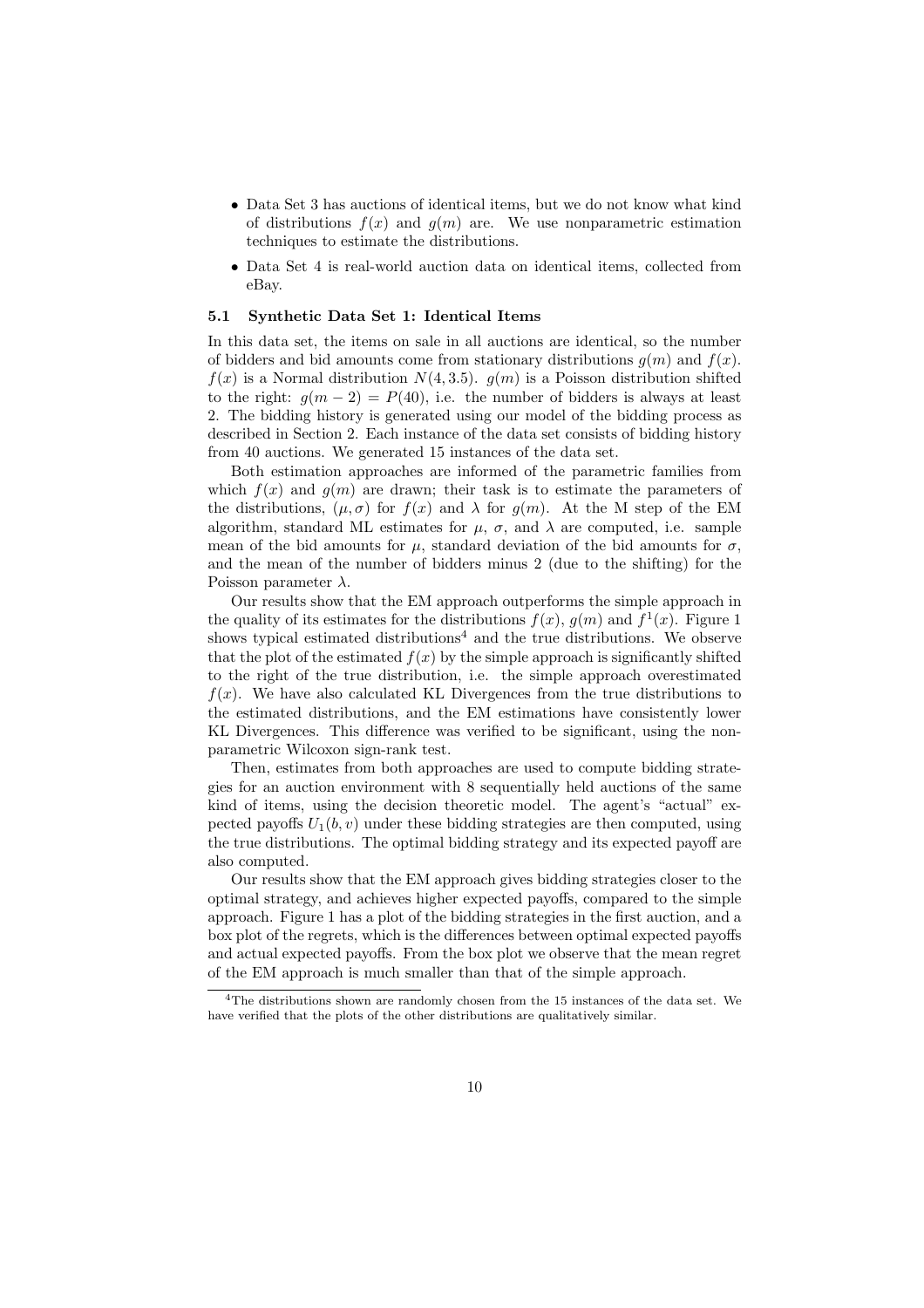

Figure 1: Results for Data Set 1: Distribution of bids  $f(x)$  (top-left). Distribution of highest bids  $f^1(x)$  (top-right). Bidding strategies in the first auction (bottom-left). Box plot of payoff regrets of the two approaches (bottom-right).

We also used the estimated distributions on the decision-theoretic model with partial bidding activity, as described in Section 4.2. Again our results show that the EM approach achieves higher expected payoffs compared to the simple approach.

### 5.2 Synthetic Data Set 2: Non-identical Items

In our second data set, the items on sale are not identical; instead the distribution of valuations are influenced by an observable attribute a. In this data set the dependence is linear:  $f(x|a) = N(1.1a + 1.0, 3.5)$ .  $g(m)$  is a Poisson distribution as before:  $g(m-2) = P(35)$ . For each auction, a is sampled uniformly from the interval [3, 9]. In other words, this data set is similar to data set 1, except that the bid distribution  $f(x)$  is drawn from a different parametric family. Both approaches now use linear regression to estimate the linear coefficients.

Again, our results show that the EM approach outperforms the simple approach for this data set, in terms of its estimates for  $f(x)$  and  $g(m)$ . Figure 2 shows the estimated linear relation between the mean of  $f(x|a)$  and a. From the figure we can see that the EM approach gives a much better estimate to the linear function. The simple approach again significantly overestimates the bid amounts. In fact the simple approach has consistently overestimated  $f(x)$  for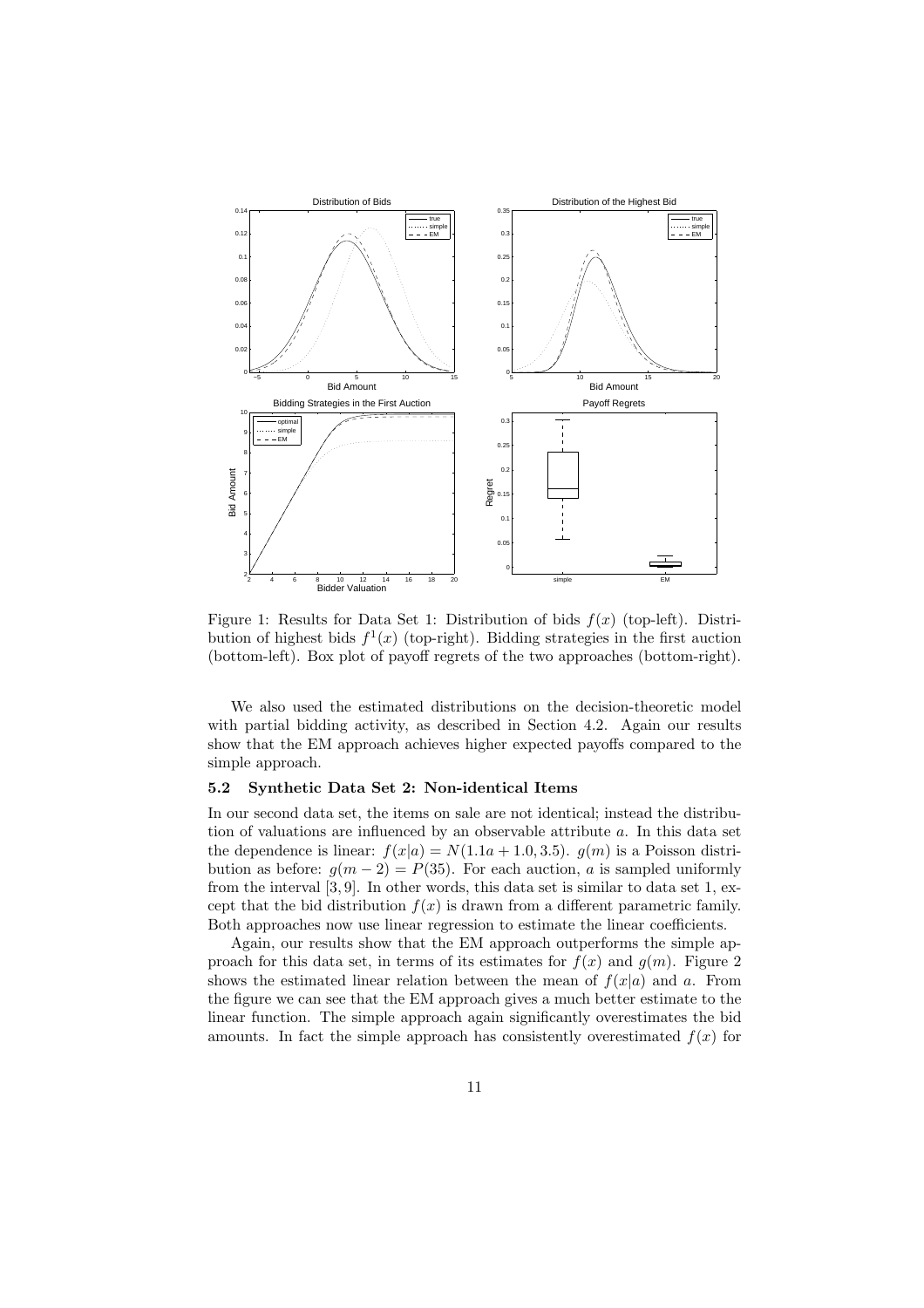

Figure 2: Results for Data Set 2: Linear relationship between the mean of  $f(x|a)$ and a (left). Box plot of payoff regrets (right).

all the synthetic data sets we tested. This shows that given our model of the bidding process, the estimated  $f(x)$  of the simple approach is biased.

We then used the estimated distributions to compute a decision-theoretic agent's bidding strategies and expected payoffs of an auction environment with 8 sequential auctions, where the attribute a of each item is observed. The EM approach also gives better expected payoff, the statistical significance of which is confirmed by Wilcoxon's sign-rank test. Figure 2 has a box plot of regrets from different instances of data sets, which shows that the EM approach is consistently getting higher payoffs.

# 5.3 Synthetic Data Set 3: Unknown Distributions

We go back to the identical items model with stationary distributions  $f(x)$  and  $g(m)$ . For this data set,  $f(x)$  is a Gamma distribution with shape parameter 2 and scale parameter 3.  $g(m)$  is a mixture of two Poisson distributions:  $P(4)$ with probability 0.6 and  $P(60)$  with probability 0.4. But now the estimation approaches does not know the types of the true distributions. Rather than guessing the types of distributions, we use kernel density estimation (kernel smoothing), a nonparametric estimation strategy. Essentially, given N samples from a distribution  $p(x)$ , we estimate  $p(x)$  by a mixture of N kernel functions centered at the N samples.

A Gaussian kernel is used for estimating  $f(x)$  and a uniform kernel is used for estimating  $q(m)$ . At each M step of the EM algorithm, the bandwidth parameters of the two kernel estimations need to be selected. We use the simple "rule of thumb" strategy [12] for bandwidth selection. The same type of kernel estimation and bandwidth selection technique is implemented for the simple approach.

Our results show that the EM approach gives better estimation than the simple approach does. Figure 3 shows typical estimated distributions and true distributions. From the figure we can observe that the EM estimates of  $f(x)$ ,  $g(m)$  and  $f^{1}(x)$  are much closer to the true distributions that the simple estimates. The EM estimates have significantly smaller KL Divergences compared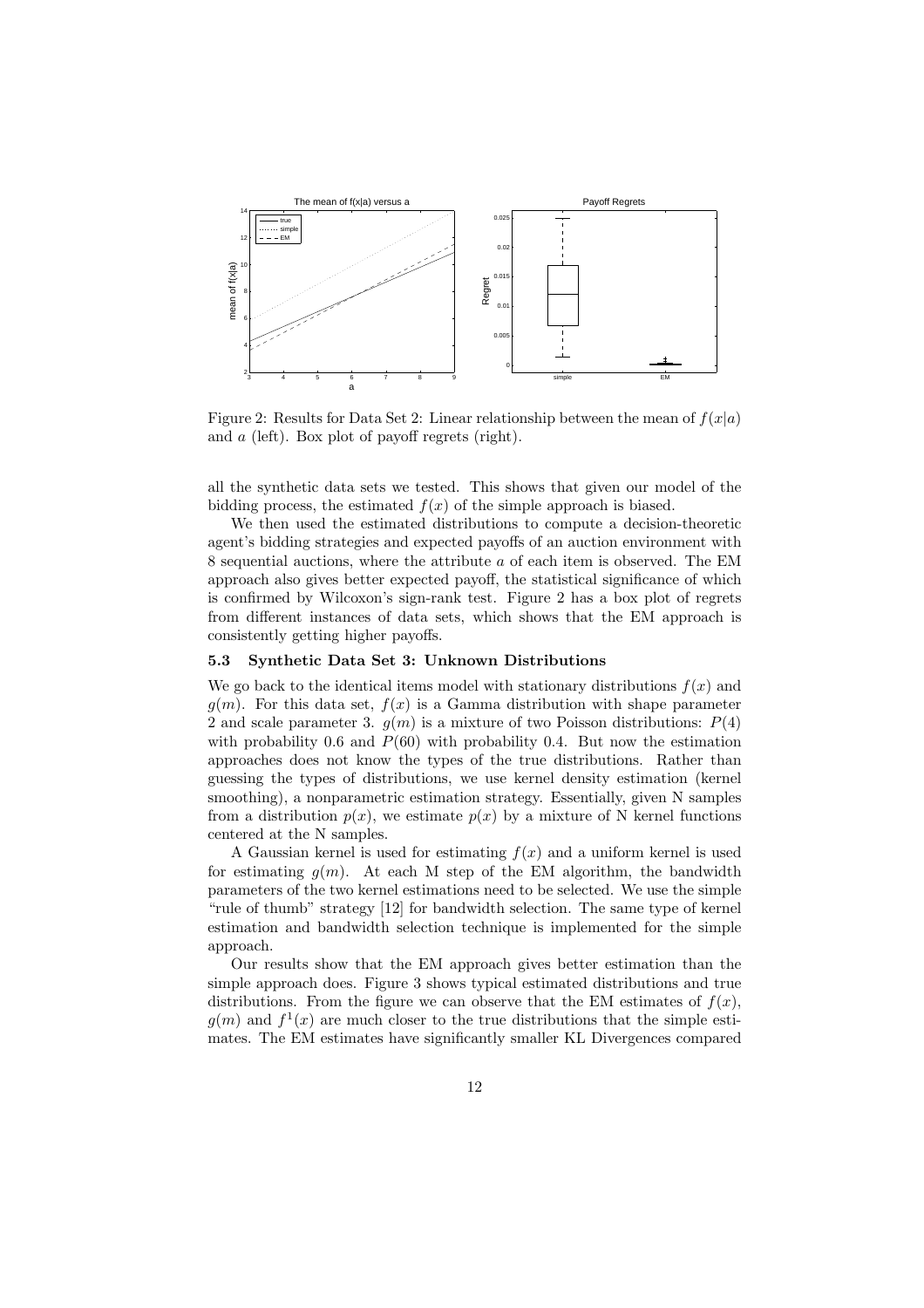

Figure 3: Results for Data Set 3: Distribution  $f(x)$  (top-left). Distribution  $g(m)$  (top-right). Distribution  $f^{1}(x)$  (bottom-left). Box plot of payoff regrets (bottom-right).

to the simple estimates, verified by Wilcoxon's sign-rank test.

We then computed the expected payoffs under the decision theoretic model with 8 sequential auctions. The expected payoffs of the EM approach were not significantly better than that of the simple approach, as shown by the box plot in Figure 3. One possible explanation is that although the simple estimates were further from the correct distributions than the EM estimates, under this particular decision-theoretic model the bidding strategy computed using the simple estimates happened to achieve high payoffs. In other words, it is not because the EM approach did badly, rather it is because the simple approach happened to get high payoffs in this setting.

# 5.4 eBay Data on Sony Playstation-2 Systems

Our experiments on synthetic data sets showed that our EM approach gave good estimates of the true distributions in several different settings. However, the synthetic data sets are generated using our model for the bidding process. Thus, the above experiments do not tell us whether our model for the bidding process is an accurate description of what happens in real world online auctions. To answer this question, we need to test our approach on real world bid data. On eBay, the bidding histories of completed auctions are available for the most recent 30 days. Unfortunately, information on the hidden bids, especially the proxy bids of the winners of the auctions, is not publicly available. So unlike in the synthetic data experiments, we cannot compare our estimated distributions with the "true" distributions.

To get around this problem, we used the following approach: first we collect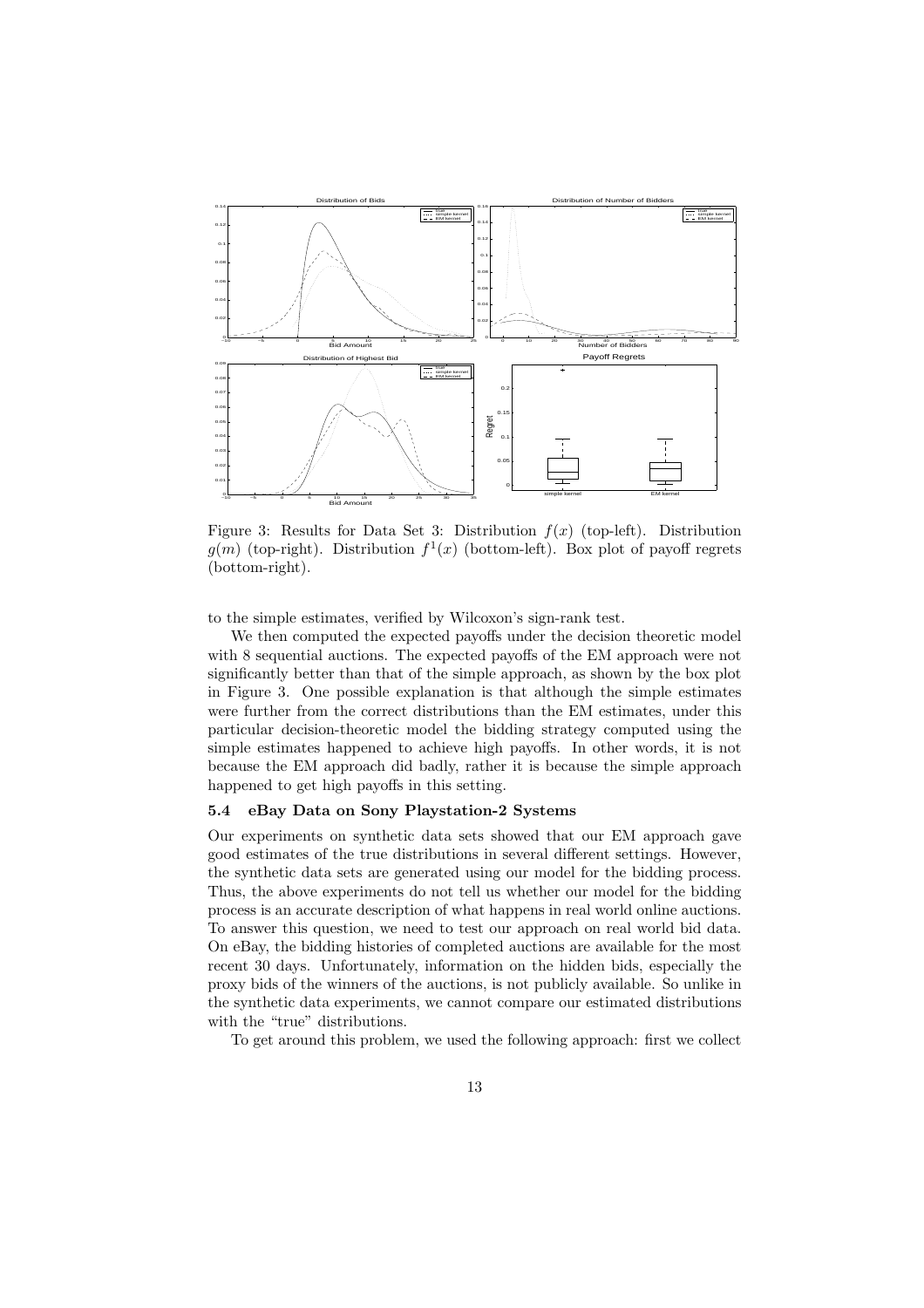bidding histories from a set of eBay auctions. Now we pretend that those highest bids were not placed, and the previously second highest bids are the highest bids. We can now "hide" these new highest bids of each auction, and use our estimation approaches to try to predict the distribution of the highest bid,  $f^1(x)$ . We can now compare our estimated distributions to the bids we have hidden, and also compute expected payoffs under the decision theoretic model. While it is true that this approach of hiding bids will introduce bias into our estimations, we are not trying to learn the true distribution of bids of those eBay auctions. Instead we are trying to learn the distribution of this "shifted" data set, which is nonetheless collected from the real world and thus should have similar characteristics to the actual bidding history data. If our model of the bidding process is correct, then our EM approach should be able to correctly account for the hidden bids in this data set and produce good estimates to  $f^1(x)$ .

We have collected bidding history of eBay auctions on brand new Sony Playstation 2 (Slim Model) consoles, over a period of a month in March 2005. Shah et al. [11] analyzed eBay auction data on an earlier version of Sony Playstation, where they argued that bidders' valuations on Playstations tend to be close to the private value model. We considered only auctions that lasted one day, and had at least 3 bidders. We observed 60 auctions that satisfied these requirements. The data was then randomly divided into a training set and a testing set. We tested four learning approaches: the EM and simple approaches that estimates a Normal distribution for  $f(x)$  and a Poisson distribution for  $g(m)$ , and the EM and simple approaches that use kernel density estimation to estimate  $f(x)$  and  $g(m)$ . Each approach tried to estimate  $f^{(1)}(x)$  from the training set, and the estimates were compared against the highest bids from the test set. We did 8 runs of this experiment with different random partitions of training set and testing set, and aggregated the results. The KL Divergences of  $f^{1}(x)$  of the approaches are similar, and no one approach is significantly better than the others.

We then computed the expected payoffs under the decision theoretic model. The EM approaches achieved significantly higher payoffs than the simple approaches, as shown in Figure 4. The approaches using parametric models achieved similar payoffs to the corresponding approaches with kernels. The good performance of the parametric estimation EM approach for the eBay data set indicates that the Normal and Poisson models for  $f(x)$  and  $g(m)$  may be adequate models for modeling bidding on eBay.

# 6 Conclusion and Future Work

In this paper we have focused on an important problem faced by bidding agents, that of estimating the distributions of the number of bidders and bid amounts from incomplete auction data. We proposed a learning approach based on the EM algorithm that takes into account the missing bids by iteratively generating missing bids and doing maximum likelihood estimates on the completed set of bids. We conducted experiments on both synthetic data as well as on eBay data, and compared our approach against the straightforward approach of ignoring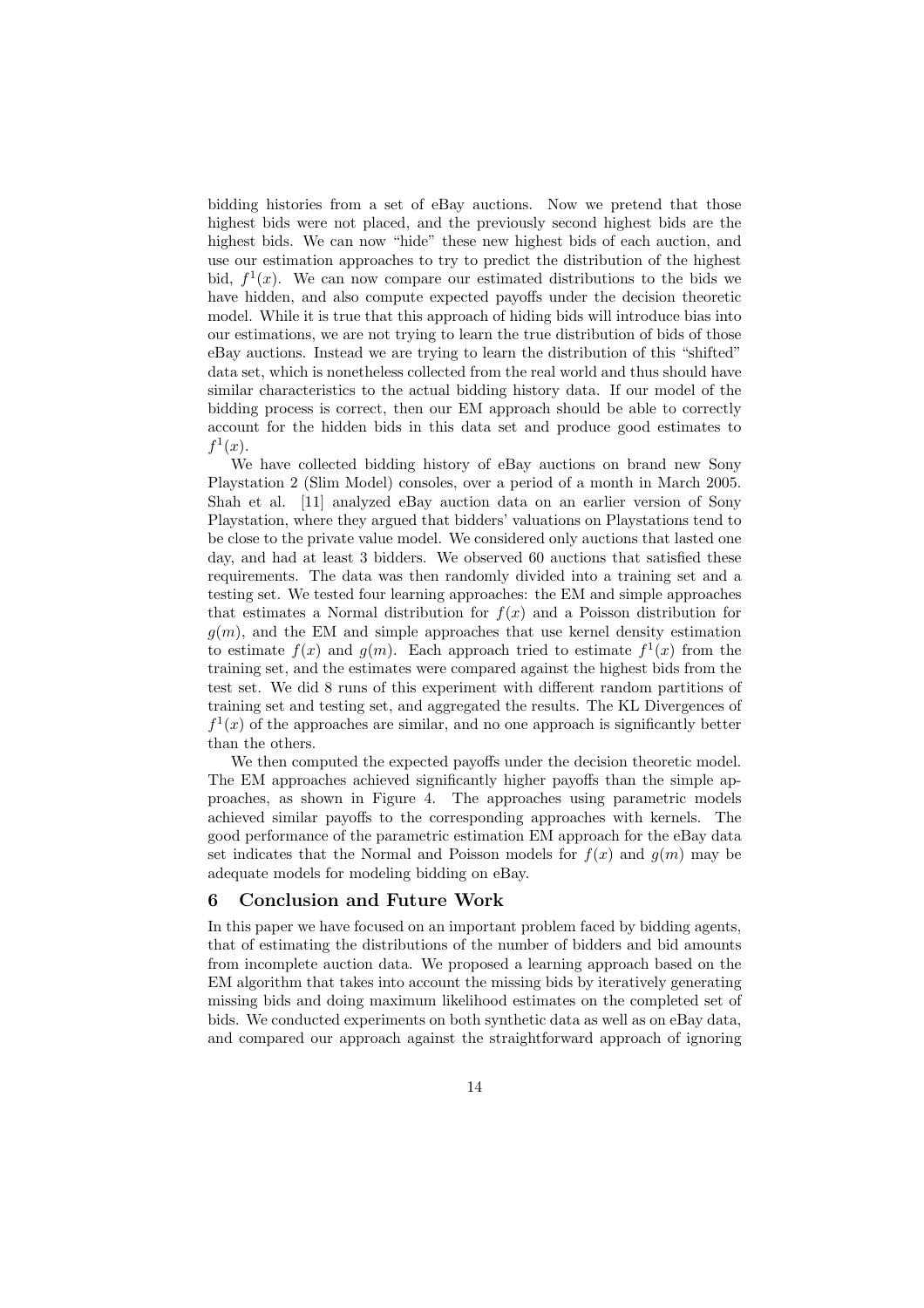

Figure 4: Box plot of payoff regrets on the eBay Data Set

the missing data. Our results show that our approach never did worse and often did much better than the simple approach, both in terms of the quality of the estimates and in terms of expected payoffs under a decision theoretic bidding model. Our EM learning approach is not limited to decision theoretic auction models; it can also be used by game-theoretic bidding agents. We are currently investigating such applications of our EM learning approach in a game-theoretic setting.

# References

- [1] C. Andrieu, N. de Freitas, A. Doucet, and M.I. Jordan. An introduction to MCMC for machine learning. Machine Learning, 2003.
- [2] P. Anthony, W. Hall, V.D. Dang, and N. Jennings. Autonomous agents for participating in multiple online auctions. In Proc. of the IJCAI Workshop on EBusiness and the Intelligent Web, 2001.
- [3] A. Arora, H. Xu, R. Padman, and W. Vogt. Optimal bidding in sequential online auctions. Working Paper.
- [4] C. Boutilier, M. Goldszmidt, and B. Sabata. Sequential auctions for the allocation of resources with complementarities. In Proceedings of 16th IJCAI, 1999.
- [5] A Byde. A comparison among bidding algorithms for multiple auctions. In Agent-Mediated Electronic Commerce IV, 2002.
- [6] G. Cai and P.R. Wurman. Monte Carlo approximation in incomplete-information, sequential-auction games. Technical report, North Carolina State University, 2003.
- [7] A. Greenwald and J. Boyan. Bidding under uncertainty: Theory and experiments. In Proc. UAI-04, 2004.
- [8] P. Klemperer. Auction theory: A guide to the literature. In P. Klemperer, editor, The Economic Theory of Auctions. Edward Elgar, 2000.
- [9] P. Milgrom and R. Weber. A theory of auctions and competitive bidding, II. In P. Klemperer, editor, The Economic Theory of Auctions. Edward Elgar, 2000.
- [10] A.E. Roth and A. Ockenfels. Last-minute bidding and the rules for ending second-price auctions: Evidence from ebay and amazon auctions on the internet. American Economic Review, 2002.
- [11] H.S. Shah, N.R. Joshi, A. Sureka, and P.R. Wurman. Mining for bidding strategies on ebay. Lecture Notes on Artificial Intelligence, 2003.
- [12] B.W. Silverman. Density Estimation. Chapman and Hall, London, 1986.